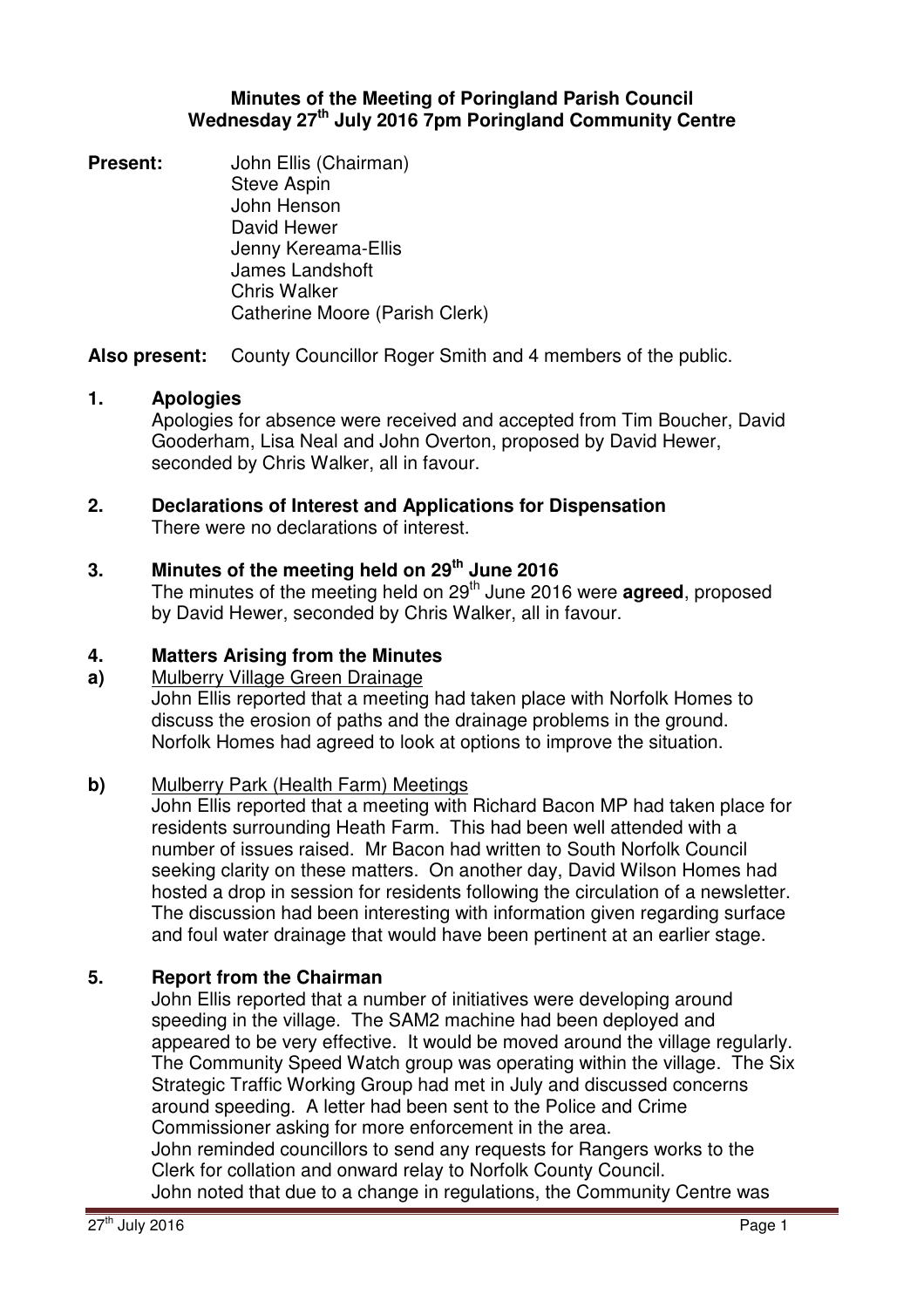required to display an energy certificate. The Clerk would be looking into how this would be achieved. **Clerk**

Finally, John noted that David Wilson Homes wished to meet privately with councillors before consulting more widely on the Heath Farm Phase 2 development. It was **agreed** to schedule this for Monday 15<sup>th</sup> August 2016 at 6pm. **Clerk**

### **6. Public Participation**

Standing orders were suspended to allow the County Councillor, District Councillors and members of the public to speak, proposed by David Hewer, seconded by Chris Walker, all in favour.

**a)** District Councillors Not present.

### **b)** County Councillor

Roger Smith reported that the County Council had agreed to accept 50 Syrian refugees into the county, and would be working with voluntary and statutory agencies to resettle and integrate them into the community.

A Hazardous Waste Amnesty would be taking place at the Ketteringham Recycling Centre on 10<sup>th</sup> & 11<sup>th</sup> September.

Roger would be chasing up with the Highways Engineer whether the investigative drain work under the high school caretakers bungalow had been completed.

Finally Roger noted the sudden death of Harold Bodmer, Director of Community Services, at a council meeting the previous week. He expressed his sorrow, noting that Mr Bodmer had been a real gentleman and would be greatly missed.

## **c)** Public Participation

The applicant for 2A Shotesham Road introduced herself and briefed the Council on the application. It was confirmed that shared welfare facilities were provided within the retail units complex.

A member of the public asked why the Village Green was being referred to as 'Mulberry'. The Clerk replied that this was probably her terminology as it referred back to the commuted sums and Section 106 agreements.

A member of the public highlighted concerns with the revised IT report. He suggested that the Council should purchase laptops with Windows 10 to ensure a supported operating system; he disagreed with the comments regarding Citrix; he suggested that backups were required for the emails and website.

A member of the public queried the annual report financial summary, with particular reference to the increased budget for salaries and the lower budget for Community Centre income. The Chairman replied that the salaries budget met the Council's salary commitments including pension and national insurance contributions. He noted that the Council did not budget Community Centre income at the same level as the previous year as income was not guaranteed, and it was prudent to be cautious when estimating income. A member of the public suggested that the Council should review its wage bill and its expenditure budget.

Standing orders were reinstated.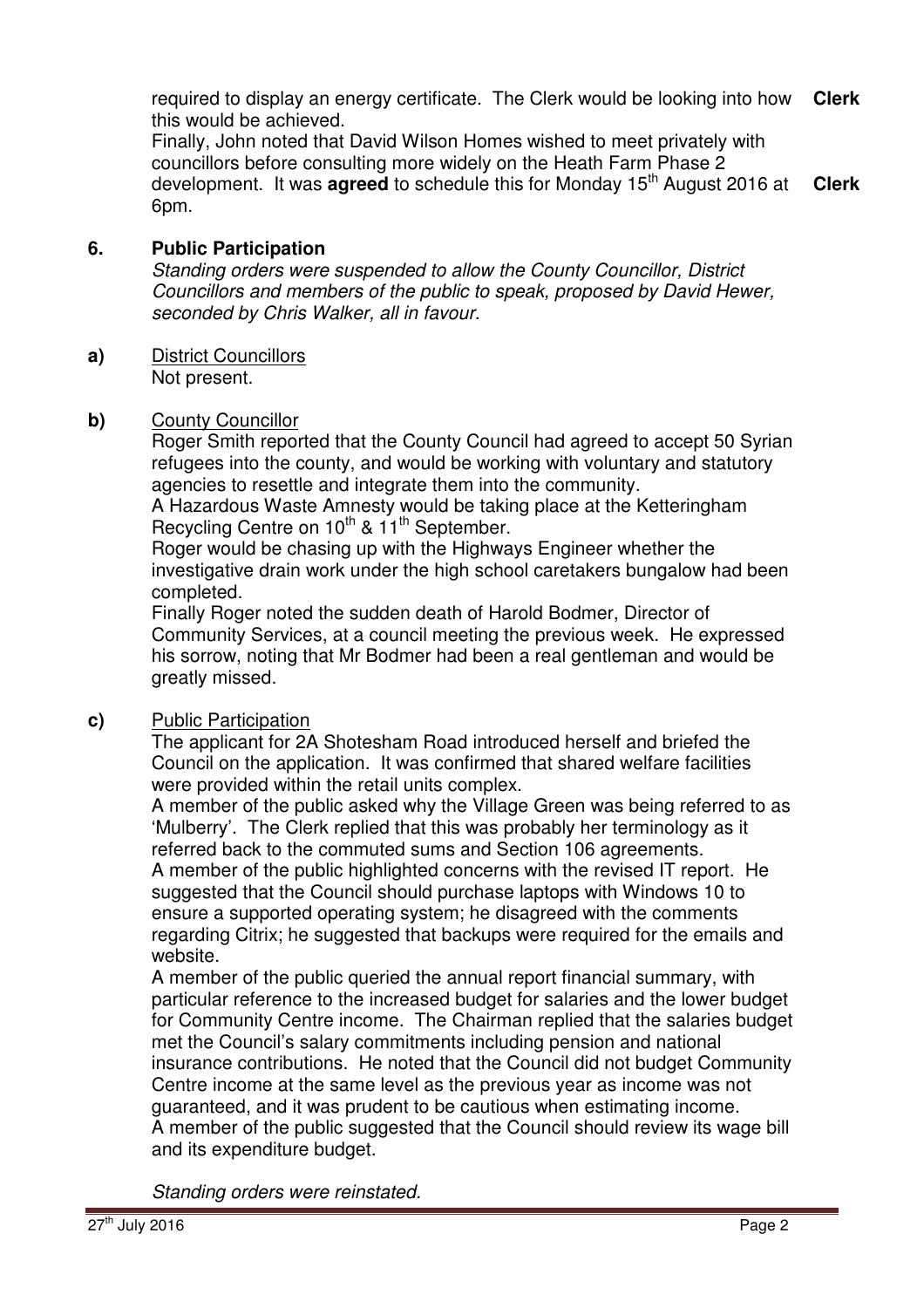### **7. Planning**

- **a)**  Applications Received
- **i)**  2016/1429 2A Shotesham Road: Change of use from retail to chiropractic business.

Tim Boucher had viewed the plans and sent his comments to the meeting. He suggested that the proposed change of use would be of benefit to parishioners, and would not cause any nuisance to neighbouring units or residences.

It was **agreed** to support the application. Proposed by David Hewer, seconded by Chris Walker, all in favour. **Clerk**

**ii)** 2016/1531 101 The Street: Erection of timber building for use as a beauty parlour.

Chris Walker had viewed the plans and visited the site. It was noted that the business was currently using the garage but wished to relocate to a new building. The site was opposite Carr Lane, and the proposal would increase the square meterage available by 9. The business would expand to include another 0.5FTE, and the car parking would increase from 2 to 8. Concern was expressed that cars would have to leave the site in reverse, and it was felt more appropriate that they should be able to leave in forward gear as the B1332 was a busy road. The proposal was an overcrowded form of development which would degrade the street scene. It was a piecemeal development as the temporary building would need services laid on for hygiene purposes. A flood risk assessment was needed to understand the impact of the extension to the hardstanding.

It was **agreed** to recommend refusal of the application for the reasons outlined above. Proposed by Chris Walker, seconded by John Henson, all in favour. **Clerk**

**iii)** 2016/1539 13 Alder Close: Entrance lobby

Tim Boucher had viewed the plans and sent his comments to the meeting. He noted that many properties along this close had assorted extensions and adaptations, and did not feel that this one would detract from the street scene.

It was **agreed** to support the application. Proposed by Chris Walker, seconded by James Landshoft, all in favour. **Clerk**

**iv)** 2016/1624 11 Hillside: Proposed front extension and internal and external alterations (application approved under 2016/0659) – Revision to material of front porch.

John Henson had viewed the plans and was familiar with the site.

It was **agreed** to offer no further comments. Proposed by John Henson, seconded by Chris Walker, all in favour. **Clerk**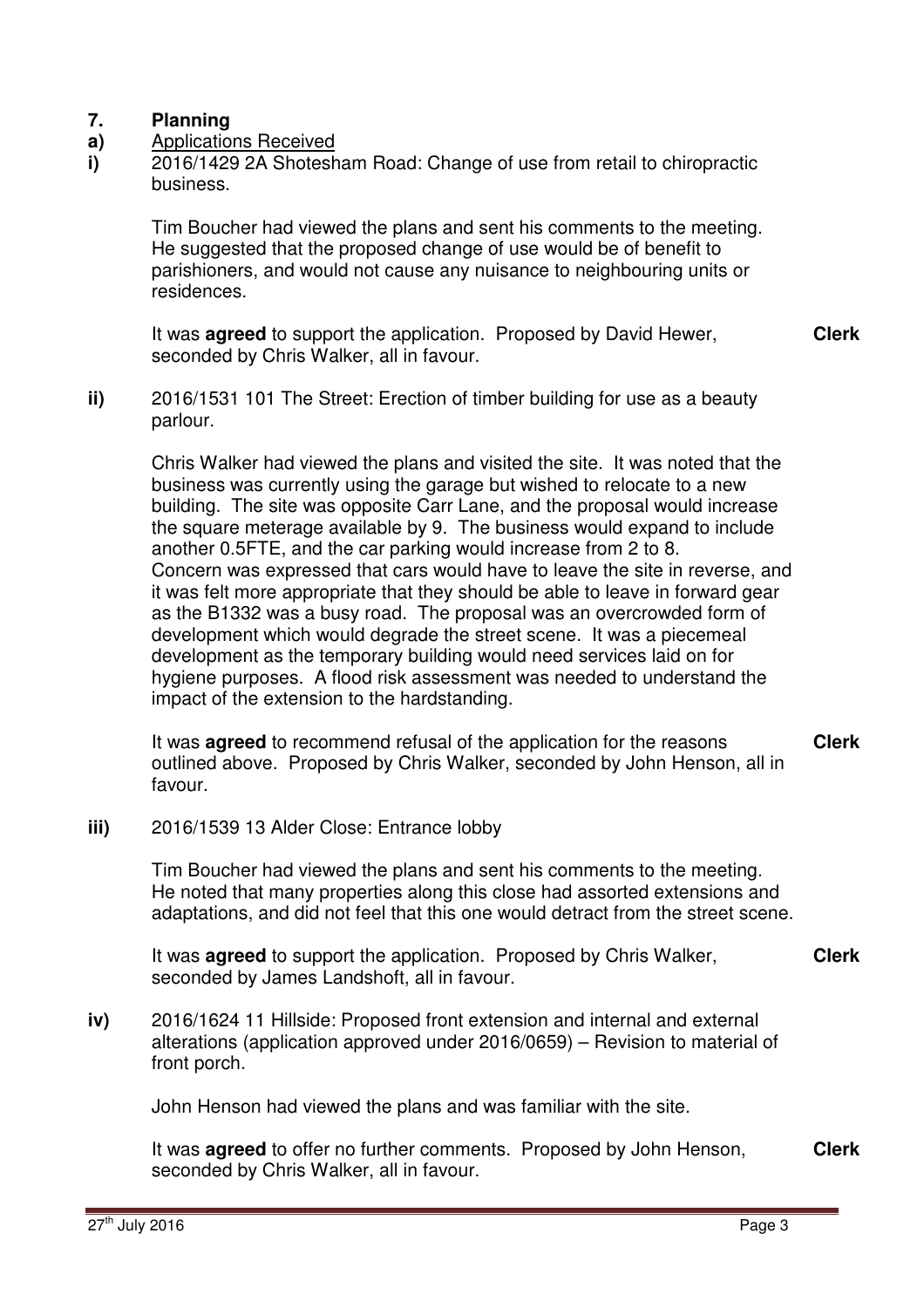A further application had been received after publication of the agenda, and it was felt that it was in the greater interest to consider the application in public rather than under delegated authority in August.

**v)** 2016/1636 45 Rectory Lane: Sub-division of garden and erection of 2 bedroom chalet.

> John Henson had viewed the plans. It was noted that the proposal was on the site where cars were parked on the verge, causing a dangerous physical and visual obstruction in the highway. It was noted that the proposal would give less parking for No. 45, and would visually dominate Rectory Lane. It was out of character, style and scale for the area, and would be prominent and dominant on the street scene. Rectory Lane was a sensitive area for drainage and the proposal would increase surface water run off. The plans did not state how this would be dealt with. The proposal was unsustainable as reduced the parking available and gave no storage for cycles or bins. It was a cramped design with boundaries close to the existing dwelling and was a very small design.

It was **agreed** to recommend refusal of the application for the reasons outlined above. Proposed by John Henson, seconded by David Hewer, all in favour.

- **b)** Permission Granted
- **i)**  2016/0984 8 Greenacres Drive: Erection of porch, loft conversion and garden room. **APPROVED**
- **ii)**  2016/1207 Porchways, Bungay Road: Erection of single storey front extension. **APPROVED**
- **iii)**  2016/1242 3 Collingwood Close: Proposed single storey rear extension, extending 4m from the rear wall of the existing dwelling house, with a maximum height of 3.5m and an eaves height of 2.3m.

### **PRIOR APPROVAL NOT REQUIRED**

**iv)**  2016/1521 17-19 Greenacres Drive: Proposed single storey extension, extending 6.4m from the rear wall of the original dwelling house, with a maximum height of 4m and an eaves height of 2.6m.

# **PRIOR APPROVAL NOT REQUIRED**

**v)**  2016/1577 Land north of Shotesham Road: Discharge of condition 10 of planning permission 2014/0393 (57 dwellings) – water efficiency calculations. **APPROVED**

#### **8. Correspondence**

- **a)**  Electoral Review of South Norfolk
	- A letter from the Local Government Boundary Commission for England was received, noting that a review of electoral boundaries in Norfolk was underway. It was **agreed** to write in support of the current arrangement where the ward was represented by two councillors, proposed by John Ellis, seconded by John Henson, all in favour.

**Clerk**

**Clerk**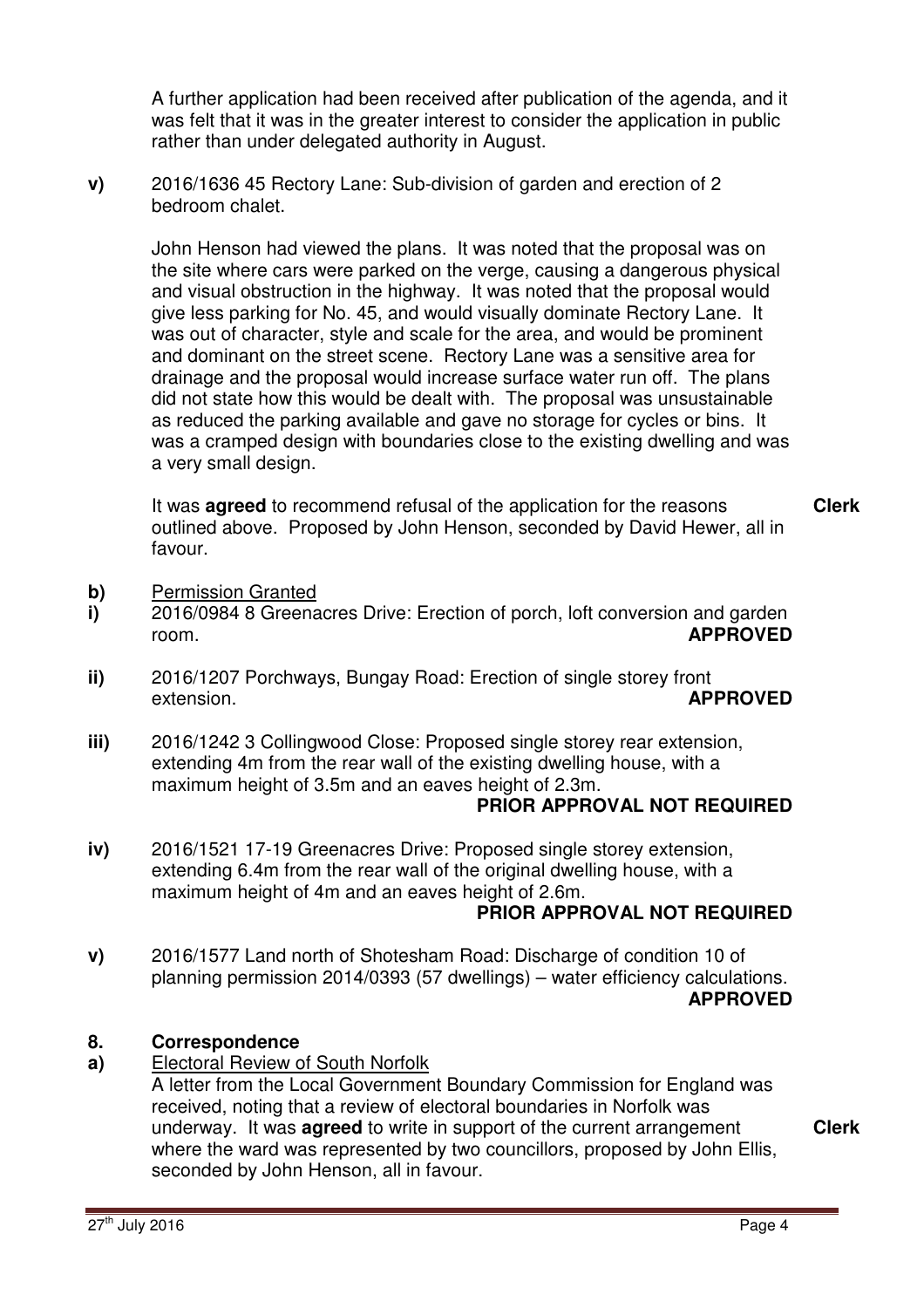## **b)** East Anglian Devolution Consultation

The Council considered the devolution consultation. The general feeling was that devolution was not a positive step forward, with concerns expressed regarding the proportion of development and housing in rural areas against urban areas. There were concerns regarding the impact on businesses and the economic situation. It was felt that generally this proposal would offer another level of bureaucracy when accountable representatives were already elected to the existing tiers of local governance. It was **agreed** to respond to the consultation noting that the Council did not support any aspect of devolution for the reasons outlined above.

#### **9. Finance**

**a)**  Receipts, Payments, Outstanding Invoices and Bank Reconciliation The bank reconciliation, outstanding invoices, receipts and payments for June 2016 were presented. It was **agreed** to accept those documents, proposed by David Hewer, seconded by James Landshoft, all in favour.

### **b)** Accounts for Payment

It was **agreed** to pay the following accounts, proposed by David Hewer, seconded by John Henson, all in favour.

|                                      | <b>Staff Salaries</b>                     | £4,828.93 |
|--------------------------------------|-------------------------------------------|-----------|
| <b>HMRC</b>                          | PAYE, NIC, Student Loan                   | £1,800.02 |
| <b>Norfolk Pension Fund</b>          | Superannuation                            | £1,755.66 |
| R McCarthy                           | Mileage                                   | £10.35    |
| C Moore                              | Mileage                                   | £43.65    |
| <b>Norfolk Copiers</b>               | <b>Photocopier Rental</b>                 | £81.00    |
| <b>TalkTalk</b>                      | Telephone and Broadband                   | £27.19    |
| Ian Smith Office Supplies            | Stationery                                | £61.46    |
| <b>Skillstec</b>                     | <b>First Aid Training</b>                 | £144.00   |
| Barclaycard                          | Bar Stock / Stamps                        | £520.75   |
| <b>Nisbets</b>                       | <b>Bar Glasses</b>                        | £87.58    |
| <b>ESPO</b>                          | <b>Comm Centre Gas</b>                    | £59.40    |
| <b>SSE Southern Electric</b>         | <b>Comm Centre Electric</b>               | £532.82   |
| Jim Lawrance                         | Dishwasher Repair                         | £164.40   |
| The Alarm Company                    | <b>Fire Alarm Maintenance</b>             | £67.20    |
| Hugh Crane Cleaning Eqt              | <b>Cleaning Materials</b>                 | £238.24   |
| Anglian Water                        | <b>Comm Centre Water</b>                  | £178.00   |
| <b>South Norfolk Council</b>         | <b>Comm Centre Rates</b>                  | £268.00   |
| <b>Spruce Landscapes</b>             | <b>Grounds Maintenance</b>                | £976.00   |
| Veolia                               | <b>Waste Collection</b>                   | £95.45    |
| R Overton                            | Playing Field Cleaning and Litter £210.25 |           |
| S & C Moore Farming Ltd              | <b>First Aid Supplies</b>                 | £45.60    |
| Westcotec                            | <b>SAM2 Machine</b>                       | £4,066.80 |
| <b>EACH (Nook Appeal)</b>            | Donation (Street Picnic)                  | £100.00   |
| <b>Best Norfolk Office Solutions</b> | <b>Six Administrator</b>                  | £73.80    |
| Norse Eastern Ltd                    | Printing                                  | £45.00    |
| A C Leigh                            | Lock Repair                               | £59.40    |
| Flameskill                           | <b>Fire Extinguisher Servicing</b>        | £98.64    |
| C Moore                              | Petty Cash Top Up                         | £44.56    |
| <b>Houseproud Commercial Ltd</b>     | <b>Relief Caretaking</b>                  | £675.98   |

**Clerk**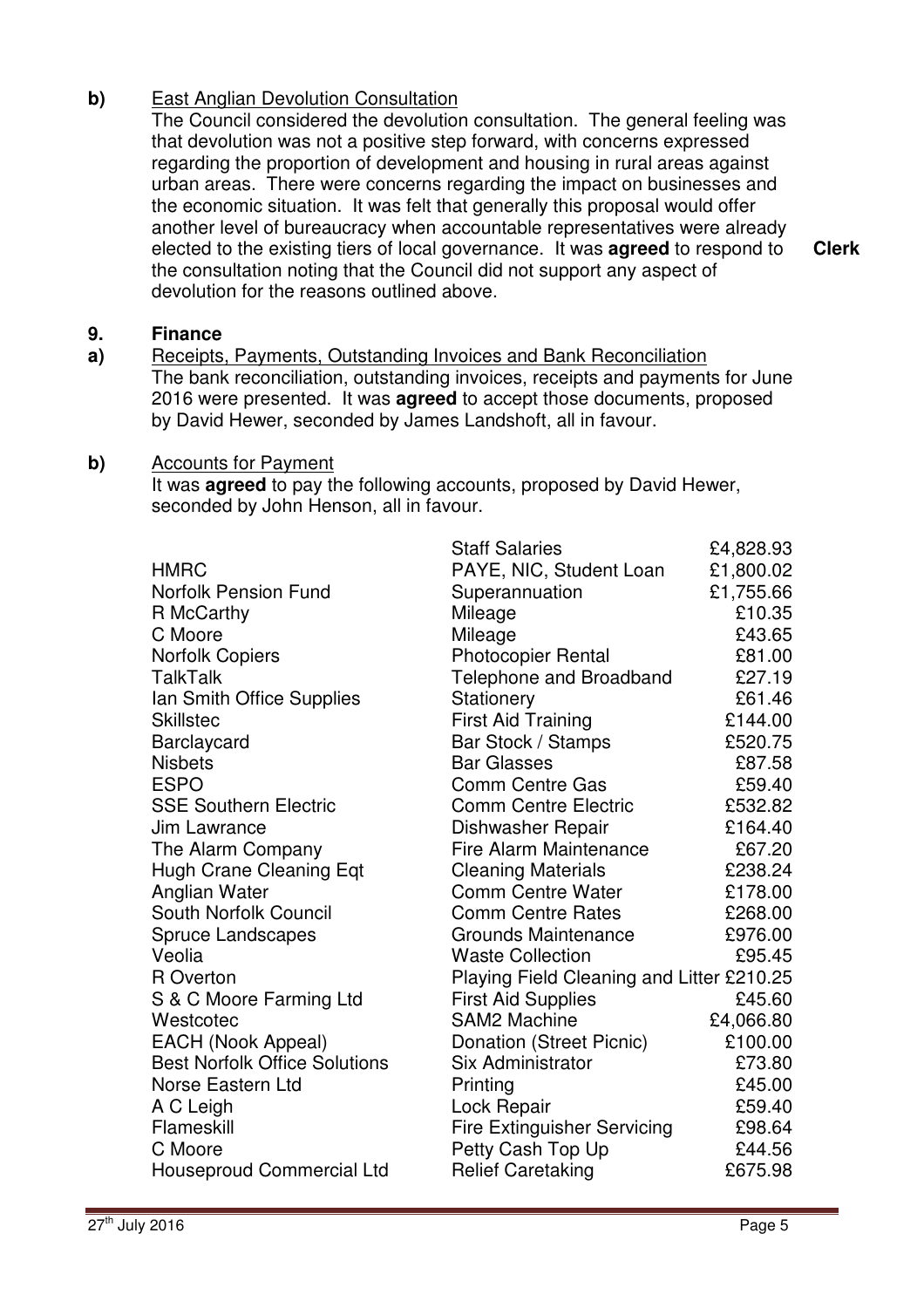**c)** First Quarter Budget Comparison The first quarter budget comparison was received and noted.

### **10. Advisory Group and Working Group Reports**

### **a)**  War Memorial Working Group

A report of the Working Group was received and noted. It was **agreed** that the existing memorial base would be relocated to the cemetery, proposed by John Henson, seconded by David Hewer, all in favour. **Clerk**

# **b)** Community Land Project Working Group

A report of the Working Group was received and noted. It was confirmed that there were the statutory number of electors demanding allotments so part of the project including consideration of providing these.

### **11. Welcome Home and Memorial Playing Field Trust**

### **a)**  Maintenance Works

The Clerk reported the prices for the maintenance items raised at the Pavilion and play area. It was **agreed** that the weeds would be dealt with, but that the remaining items would be considered at a later date due to other forthcoming costs. **Clerk**

John Ellis reported that the youth changing room doors had had an attempted break in. The Police were aware of this and other anti-social behaviour problems. It was **agreed** that the Clerk would make arrangements for the door to be secured. **Clerk**

Finally, John reported that a recent Water Regulations inspection had resulted in an improvement notice being issued for various works. Those at the Community Centre were minor, however the cold water storage tank at the playing field needed to be brought up to standard. The Clerk had contacted some plumbers and was waiting for advice and solutions. It was suggested that a rising main could be considered. The Clerk would email around the prices and advice, and would arrange a meeting in August if the expenditure warranted this. It was noted that the date for re-inspection was  $7<sup>th</sup>$ September. **Clerk**

## **12. Other Matters**

**a)** Appointment of Trustee to Fuel Allotment Trust

It was **agreed** to appoint Alison Randell for a further four years, proposed by Chris Walker, seconded by John Henson, all in favour.

## **b)** Appointment of Trustees to Sand and Gravel Trust

It was **agreed** to appoint Pat Easter and Jenny Huxtable for a further four years, proposed by David Hewer, seconded by Chris Walker, all in favour.

## **c)** Parish Council IT Provision

The Clerk re-presented the report of the previous month, updated with answers and responses to the questions and comments raised by the member of the public. Discussion ensued regarding options for back-up and concerns regarding the end user licence agreement on Windows 10, however it was accepted that this would become the only supported version of Windows so there was little choice. It was **agreed** to move the Council's IT to a shared drive system with Microshade on a three year contract, proposed by Chris Walker, seconded by James Landshoft, all in favour. It was **agreed** to **Clerk Clerk**